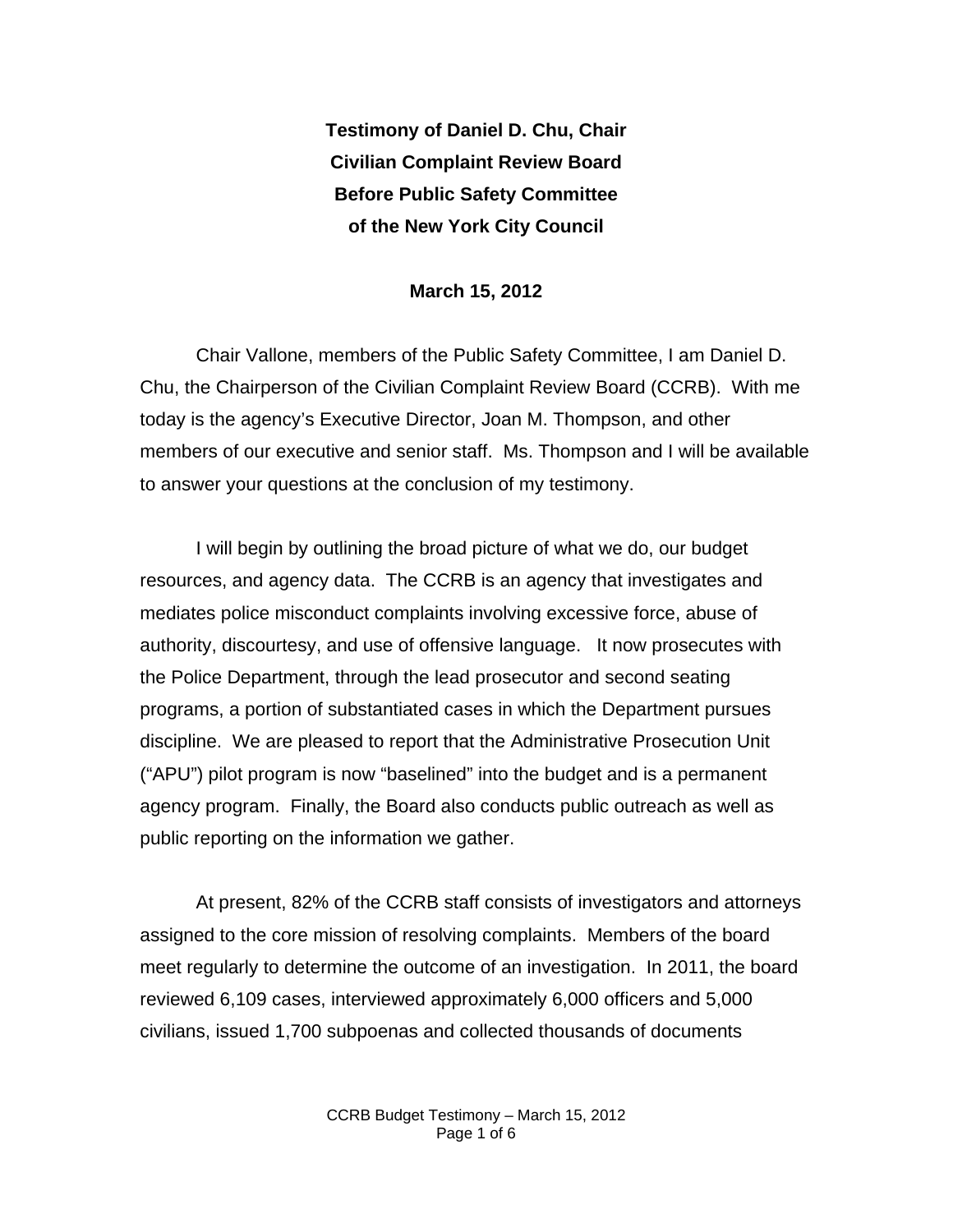pertaining to our investigations. It also forwarded 160 substantiated cases against 213 officers for prosecution.

## **Budget Reductions and Hiring Restrictions**

Through budget reductions, the CCRB lost 24% of its authorized headcount in recent years, from 192 positions in fiscal 2008 to 146 positions in fiscal 2013. The 2013 budget now stands at \$9,750,143, which is approximately 20% lower than its peak budget of \$12 million in fiscal 2008.

Although we have just received authorization to hire 20 investigators, the hiring restrictions enacted since September 2010 have had an adverse impact on the agency's operations. In particular, the vacancy rate has been over 10% since the start of fiscal 2012. At present, the authorized headcount for fiscal 2012 is 142 positions but we have an actual headcount of 113, a 20% vacancy rate. Of the 29 vacancies, 27 vacancies are in the Investigations Division and two are in the APU. The authorization to hire both investigators and members of the APU staff will reduce our vacancy rate to 5%. However, given our normal annual attrition rate of over 20%, we are concerned that the vacancy rate could increase again as we lose investigators during the spring and summer and do not have ability to replace them.

The lack of adequate funding and the hiring restrictions have had a substantial negative effect on two critical areas, namely, the APU and the Investigations Division. As I noted earlier, the Preliminary 2013 budget includes permanent funding for the APU. However, it only supports two of the four positions that were originally appropriated in 2011 when the APU pilot program was announced.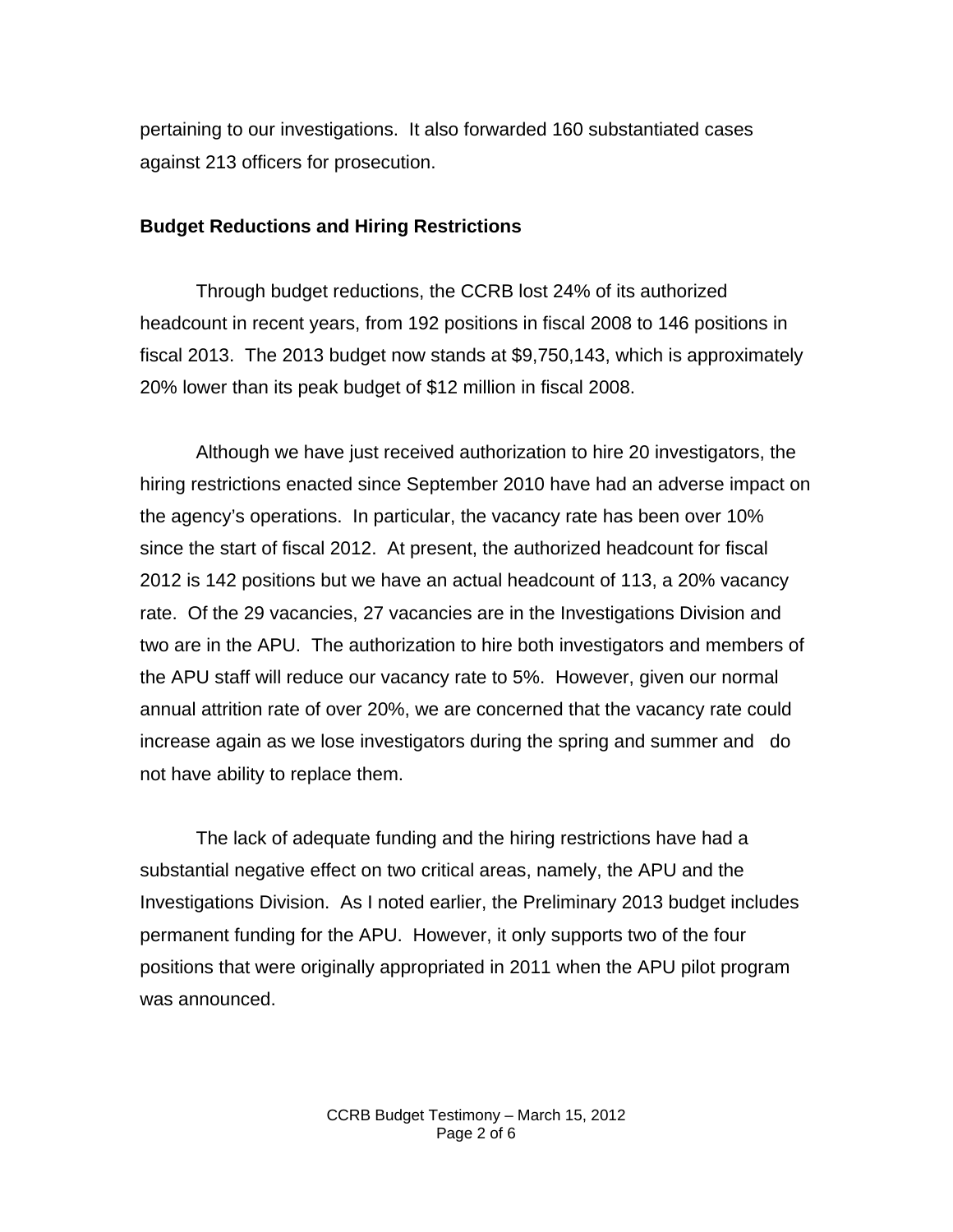The reductions in funding and actual staffing have also affected our investigative mission as investigative dockets have increased. At a time in which the agency is under heightened scrutiny for its role in reviewing highly publicized police misconduct complaints and for its new prosecutorial role, the main obstacle we have been facing is the gap between authorized headcount and actual headcount. Our hardworking staff is working beyond its capacity to deal with the constant influx of cases. An investigator closes on average, 65 cases per year. To close as many cases as we currently receive, we would need 94 line investigators, which is more than our current authorized headcount of 88 in fiscal 2012 and 92 in fiscal 2013. We currently have 61 line investigators on staff.

The effect of the hiring restrictions is already noticeable in our fiscal 2012 performance. The average number of line investigators has decreased by 28%, from 85 in July 2011 to 61 in February 2012. The high vacancy rate has resulted in a 26% increase in the open docket of the Investigations Division, from 1,551 cases in July 2011 to 1,952 cases at the end of February 2012. The individual docket of an investigator has increased by 56%.

The increase in the open docket has resulted in an increase in the average number of days it takes the agency to investigate a full investigation. The average number of days is now 357, which is 20 days longer than at the end of fiscal 2011. As a result, the percentage of substantiated cases referred to the Police Department for discipline that are 15 months or older has increased from 14% to 21%, The Statute of Limitations is 18 months.

A higher open docket and longer completion times have begun to adversely affect fiscal 2011 performance levels and are resulting in a drastic deterioration of the CCRB's critical performance indicators in fiscal 2012. The concern of the Board has been that the strain on the remaining staff may lead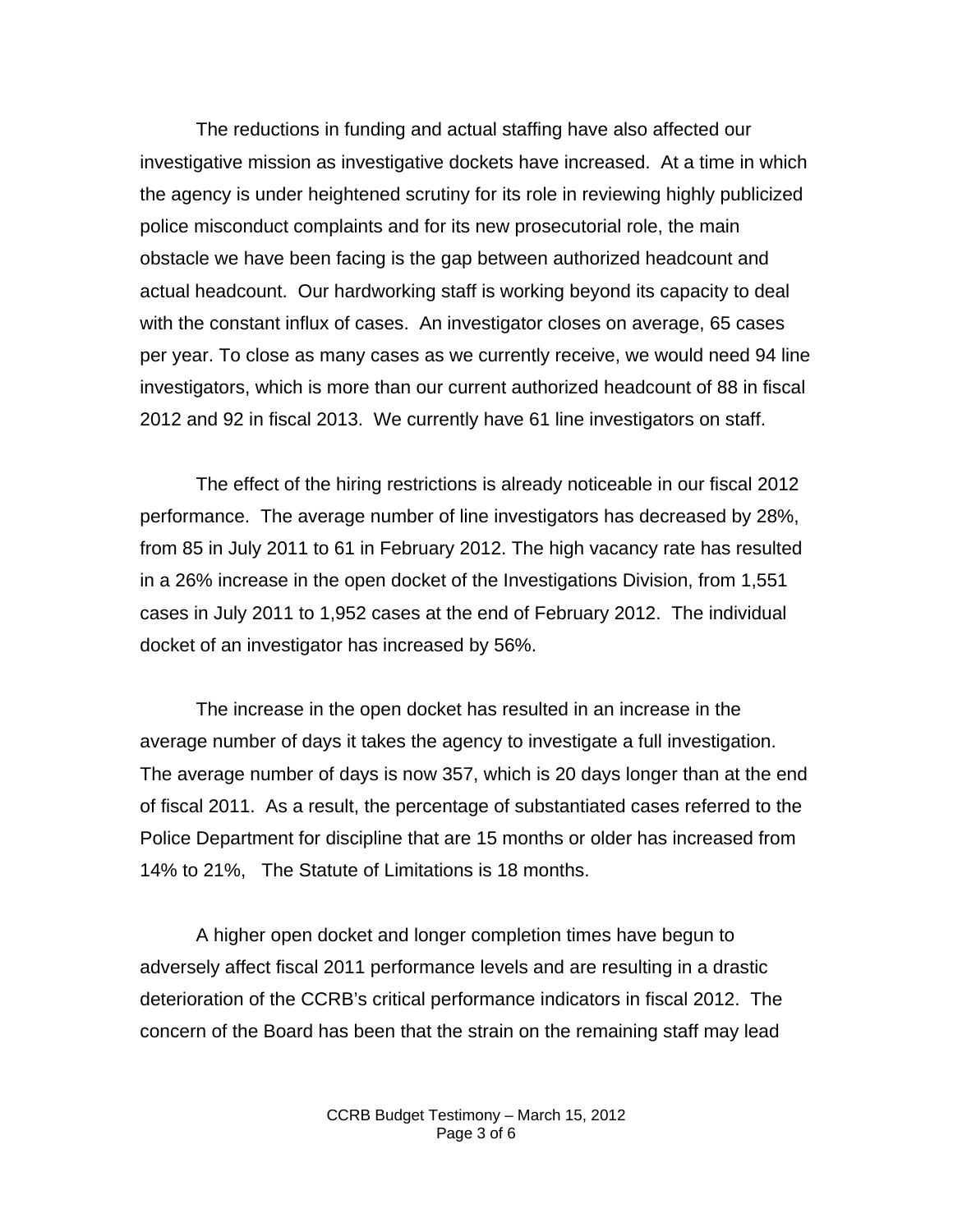more investigators to leave the agency and further exacerbate our already depleted staffing level. Also, investigative delays may make the prosecution of police officers who commit misconduct ever more difficult because of the time constraints associated with our investigations. More importantly, our presence in the Police Department's trial room through the APU could be compromised by our inability to staff the agency to authorized levels.

I now introduce two modest requests for funding for fiscal 2013. We are requesting funds for two positions in the APU and six investigative positions.

## **Funding Request for Two Positions for the Administrative Prosecution Unit**

In November 2011, the Administration appropriated permanent funding for the APU, which runs our lead prosecutor and second seating programs. Initially, the funding for the pilot APU program was set to expire on December 2011. The current 2013 budget provides funds for just two positions, a lead attorney and an investigator. We have recently received approval to hire for those positions and we are in the process of completing candidate interviews. An assistant prosecutor and a clerical position were not funded.

We are requesting funds for these two additional positions because the benefits of the program are substantial. We will soon release a qualitative assessment with the Police Department in which we will talk about the lessons learned by both agencies. From July 2010, our attorneys (through either the first or second seating program) have participated actively in the trial process as we have moved from observers to participants. Our APU attorney has been the lead prosecutor on three trials and we have prosecuted together with the Police Department an additional eight trials in which our lawyers second seated the trial. Of the 15 officers prosecuted in these eleven trials, ten officers were found guilty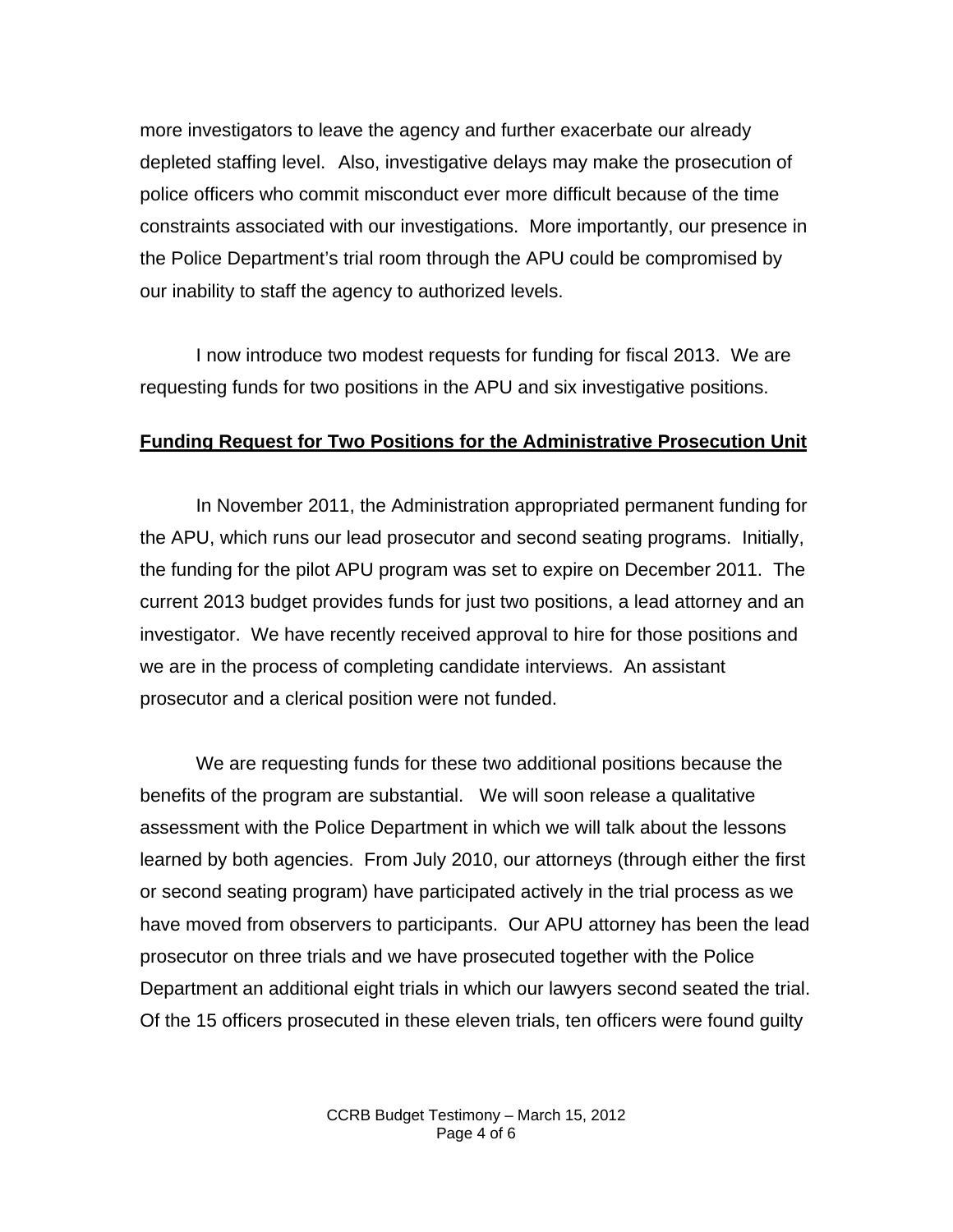after trial, one officer pleaded guilty at trial, two officers were found not guilty and decisions are pending in the cases against those two officers.

The effects of the cooperation are evident from the Police Department disposition of CCRB substantiated cases in 2011. The discipline rate reached a historical high, 81% of officers. With the assistance of CCRB attorneys and better cooperation between the two agencies, the Department guilty-after-trial rate rose to 59%. This is a historical high for CCRB substantiated cases. Finally, the Department went to trial or negotiated a guilty plea with an officer in 13% of all disciplinary cases. This was the highest rate since 2006.

## **Funding request for Six Investigative Positions**

The hiring restrictions have eroded recent productivity gains attained in fiscal 2011. Also, with fewer investigators and higher caseloads, our ability to provide services to the public has suffered. For instance, we are able to conduct fewer field visits and must limit after hour contacts with complainants and witnesses. More importantly, we are having difficulty keeping pace with complaint filings at current complaint activity levels.

We are requesting the addition of six investigative positions to our authorized headcount for two important reasons. First, to close as many cases as we currently receive (a range from 6,000 to 6,200); we need 94 line investigators on staff. The 2013 budget has a current authorized headcount of 92 investigative positions. The addition of six investigators will help us close the projected gap between cases received and cases closed and restore some of the performance levels that were lost as a result of the high vacancy rate.